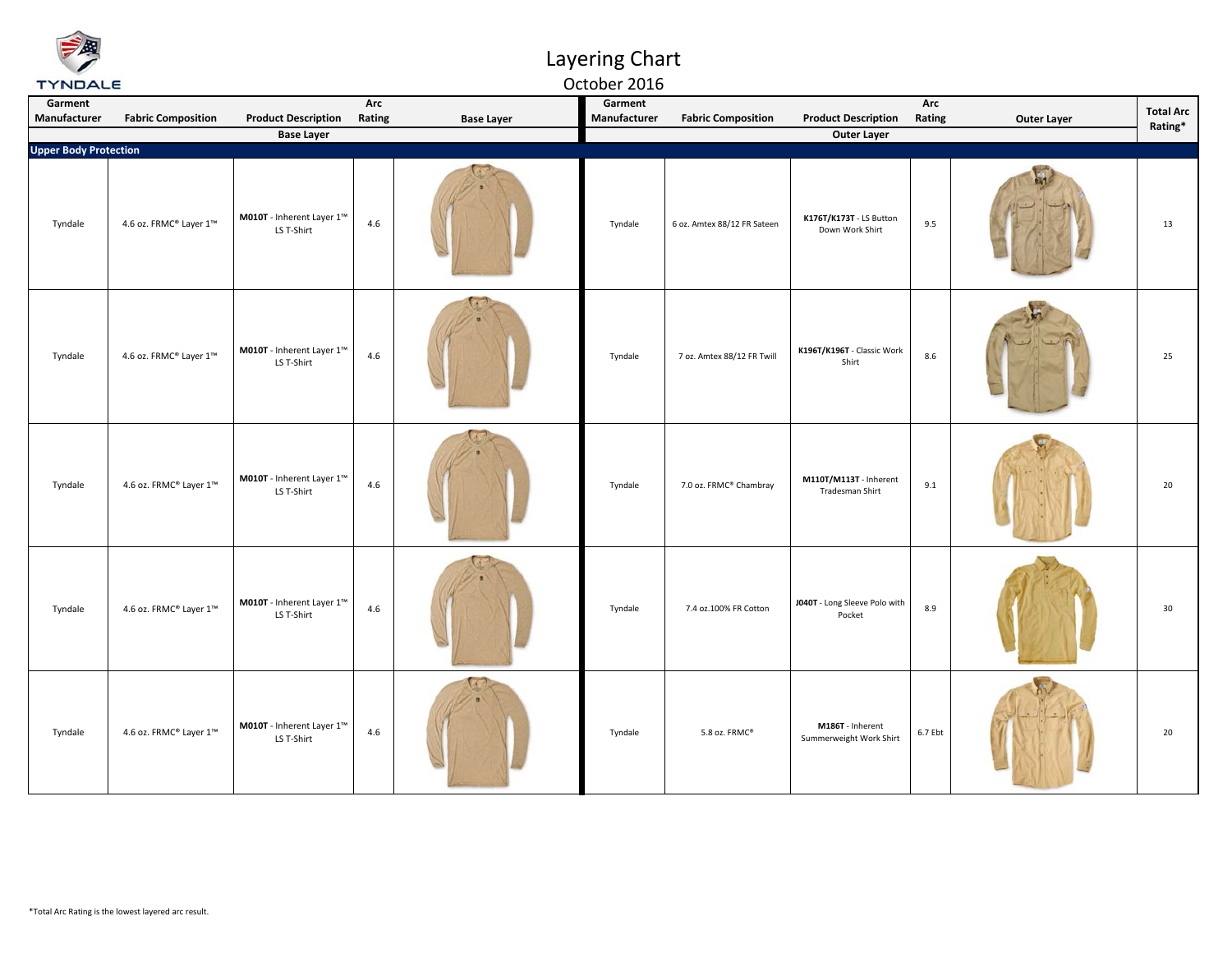## Layering Chart

#### October 2016

| Garment<br>Manufacturer | <b>Fabric Composition</b>    | <b>Product Description</b><br><b>Base Layer</b> | Arc<br>Rating | <b>Base Layer</b> | Garment<br>Manufacturer | <b>Fabric Composition</b> | <b>Product Description</b><br><b>Outer Layer</b> | Arc<br>Rating | <b>Outer Layer</b> | <b>Total Arc</b><br>Rating* |
|-------------------------|------------------------------|-------------------------------------------------|---------------|-------------------|-------------------------|---------------------------|--------------------------------------------------|---------------|--------------------|-----------------------------|
| Tyndale                 | 6.4 oz. FRMC® Interlock Knit | M020T - Inherent Interlock<br>LS T-Shirt        | 8.7           |                   | Tyndale                 | 5.8 oz. FRMC®             | M186T - Inherent<br>Summerweight Work Shirt      | 6.7 Ebt       |                    | 25                          |
| Tyndale                 | 7.0 oz. FRMC® Lacoste Knit   | M060T - Inherent Classic<br>Henley Shirt        | 10.9          |                   | Tyndale                 | 5.8 oz. FRMC®             | M186T - Inherent<br>Summerweight Work Shirt      | 6.7 Ebt       |                    | 28                          |
| Tyndale                 | 4.6 oz. FRMC® Layer 1™       | M010T - Inherent Layer 1™<br>LS T-Shirt         | 4.6           |                   | Tyndale                 | 7.4 oz.100% FR Cotton     | J040T - Long Sleeve Polo with<br>Pocket          | 8.9           |                    | 30                          |
| Carhartt                | 6.75 oz. Jersey Knit         | J020C - Men's FR Work-Dry®<br>Cotton LS T-Shirt | 8.9           |                   | Rangewear               | 9.0 oz. UltraSoft Twill   | U400R - Unlined Work Coverall<br>with Leg Zipper | 12.4          |                    | 33                          |
| Tyndale                 | 6.4 oz. FRMC® Interlock Knit | M020T - Inherent Interlock LS T<br>Shirt        | 8.7           |                   | Rangewear               | 9.0 oz. UltraSoft Twill   | U400R - Unlined Work Coverall<br>with Leg Zipper | 12.4          |                    | 36.3                        |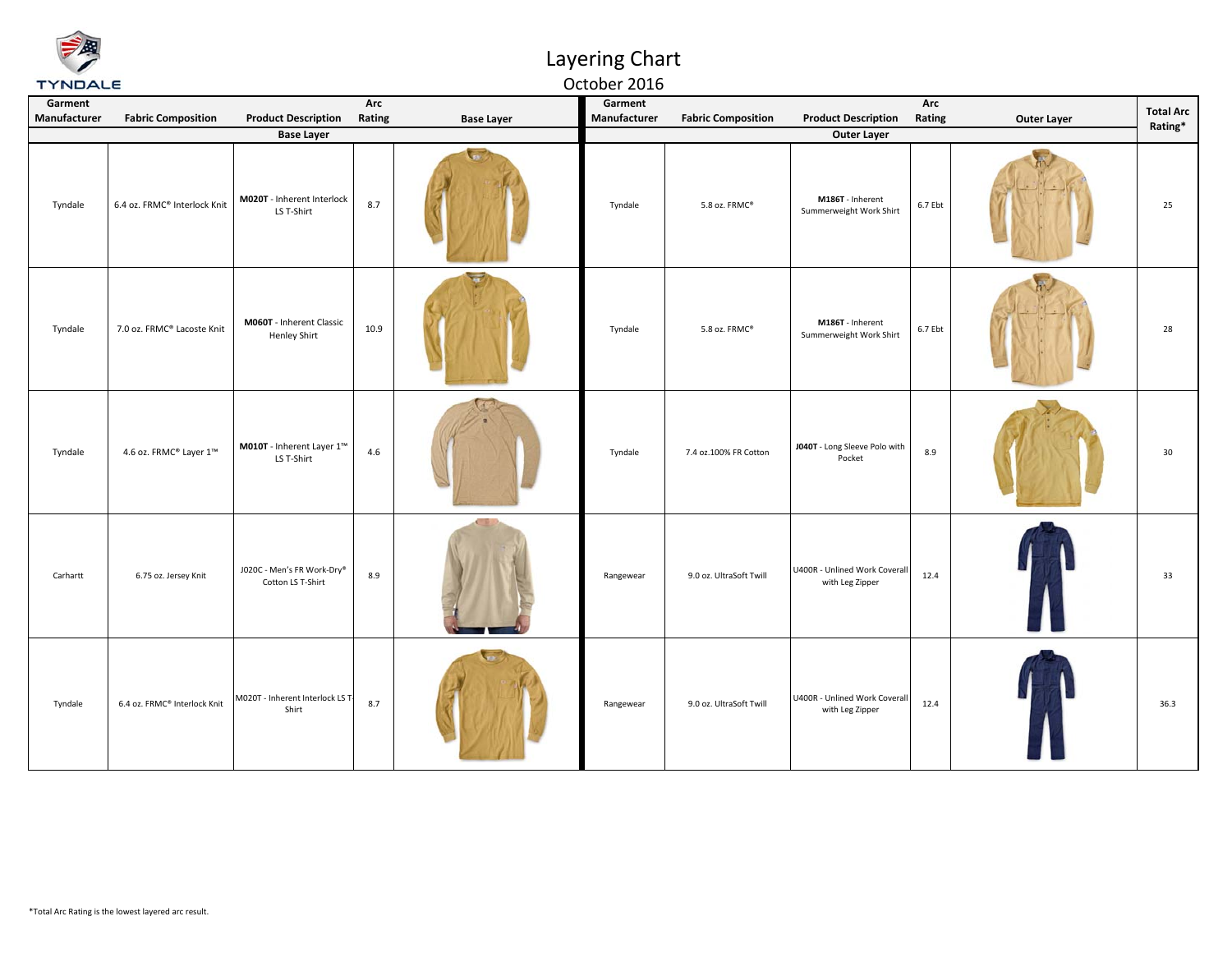### Layering Chart

October 2016

| Garment      |                                                          |                                                 | Arc    |                   | Garment      |                           |                                                  | Arc    |                    | <b>Total Arc</b> |
|--------------|----------------------------------------------------------|-------------------------------------------------|--------|-------------------|--------------|---------------------------|--------------------------------------------------|--------|--------------------|------------------|
| Manufacturer | <b>Fabric Composition</b>                                | <b>Product Description</b><br><b>Base Layer</b> | Rating | <b>Base Layer</b> | Manufacturer | <b>Fabric Composition</b> | <b>Product Description</b><br><b>Outer Layer</b> | Rating | <b>Outer Layer</b> | Rating*          |
|              |                                                          |                                                 |        |                   |              |                           |                                                  |        |                    |                  |
|              | Full Body Protection<br>K196T/K193T - Classic Work Shirt |                                                 |        |                   |              |                           |                                                  |        |                    |                  |
| Tyndale      | 7 oz. Amtex 88/12 FR Twill                               | K196T/K193T - Classic Work<br>Shirt             | 8.6    |                   |              | 9.0 oz. UltraSoft Twill   | U400R/U403R - Unlined Work                       | 12.4   |                    | 31               |
| Tyndale      | 8.5 oz. Amtex 88/12                                      | K215T/K213T - Utility Cargo<br>Pant             | 12.1   |                   | Rangewear    |                           | Coverall with Leg Zipper                         |        |                    |                  |
| Tyndale      | 7 oz. Amtex 88/12 FR Twill                               | K196T/K193T - Classic Work<br>Shirt             | 8.6    |                   |              | 9.0 oz. UltraSoft Twill   | U400R/U403R - Unlined Work                       | 12.4   |                    | 31               |
| Carhartt     | 8.5 oz. Amtex 88/12                                      | K290C/K292C - Loose Fit<br>Canvas Jean          | 12.1   |                   | Rangewear    |                           | Coverall with Leg Zipper                         |        |                    |                  |
| Tyndale      | 7 oz. Amtex 88/12 FR Twill                               | K196T/K193T - Classic Work<br>Shirt             | 8.6    |                   |              |                           | U400R/U403R - Unlined Work                       |        |                    |                  |
| Tyndale      | 14.75 ox. Amtex 100% Cotton                              | J230T/J233T - Classic Work<br>Jean              | 23.8   |                   | Rangewear    | 9.0 oz. UltraSoft Twill   | Coverall with Leg Zipper                         | 12.4   |                    | 31               |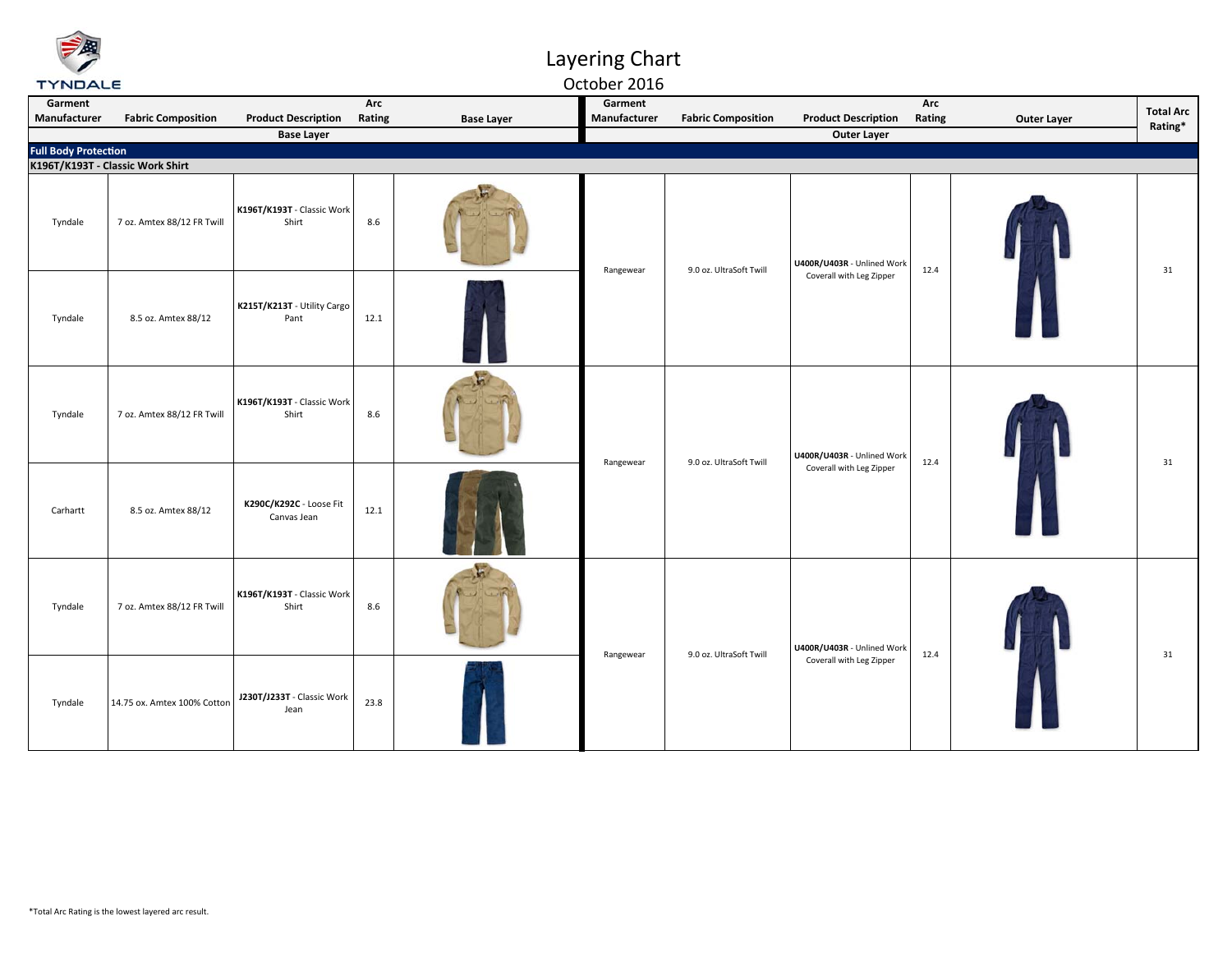

October 2016

| Garment<br>Manufacturer | <b>Fabric Composition</b>              | <b>Product Description</b>                       | Arc<br>Rating | <b>Base Layer</b> | Garment<br>Manufacturer | <b>Fabric Composition</b> | <b>Product Description</b>                             | Arc<br>Rating              | <b>Outer Layer</b> | <b>Total Arc</b> |    |
|-------------------------|----------------------------------------|--------------------------------------------------|---------------|-------------------|-------------------------|---------------------------|--------------------------------------------------------|----------------------------|--------------------|------------------|----|
|                         |                                        | <b>Base Layer</b>                                |               |                   |                         |                           | <b>Outer Layer</b>                                     |                            |                    | Rating*          |    |
| Tyndale                 | 7 oz. Amtex 88/12 FR Twill             | K196T/K193T - Classic Work<br>Shirt              | 8.6           |                   | Rangewear               |                           | 9.0 oz. UltraSoft Twill                                | U400R/U403R - Unlined Work |                    |                  | 31 |
| Tyndale                 | 14 oz. FRMC® Denim                     | F290T/F293T - Inherent<br>Broken-in Relaxed Jean | 15.3          |                   |                         |                           | Coverall with Leg Zipper                               | 12.4                       |                    |                  |    |
|                         | M110T/M113T - Inherent Tradesman Shirt |                                                  |               |                   |                         |                           |                                                        |                            |                    |                  |    |
| Tyndale                 | 7.0 oz. FRMC® Chambray                 | M110T/M113T - Inherent<br>Tradesman Shirt        | 9.1           |                   | Rangewear               | 9.0 oz. UltraSoft Twill   | U400R/U403R - Unlined Work<br>Coverall with Leg Zipper | 12.4                       |                    | 34               |    |
| Tyndale                 | 8.5 oz. Amtex 88/12                    | K215T/K213T - Utility Cargo<br>Pant              | 12.1          |                   |                         |                           |                                                        |                            |                    |                  |    |
| Tyndale                 | 7.0 oz. FRMC® Chambray                 | M110T/M113T - Inherent<br>Tradesman Shirt        | 9.1           |                   |                         | 9.0 oz. UltraSoft Twill   | U400R/U403R - Unlined Work                             | 12.4                       |                    | 34               |    |
| Carhartt                | 8.5 oz. Amtex 88/12                    | K290C/K292C - Loose Fit<br>Canvas Jean           | 12.1          |                   | Rangewear               |                           | Coverall with Leg Zipper                               |                            |                    |                  |    |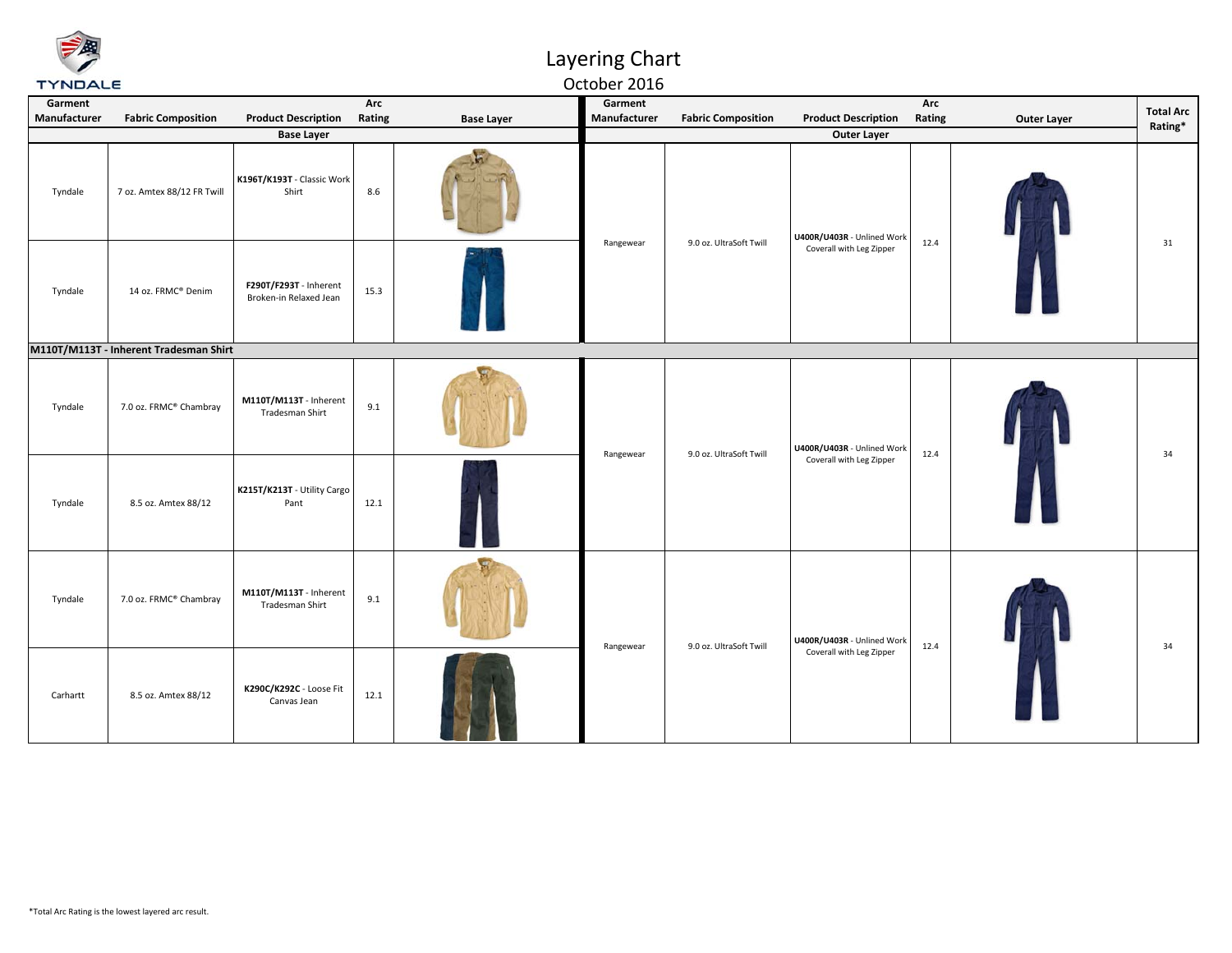October 2016

| Garment<br>Manufacturer | <b>Fabric Composition</b>                   | <b>Product Description</b>                            | Arc<br>Rating | <b>Base Layer</b> | Garment<br>Manufacturer | <b>Fabric Composition</b> | <b>Product Description</b>                             | Arc<br>Rating | Outer Layer | <b>Total Arc</b><br>Rating* |
|-------------------------|---------------------------------------------|-------------------------------------------------------|---------------|-------------------|-------------------------|---------------------------|--------------------------------------------------------|---------------|-------------|-----------------------------|
|                         |                                             | <b>Base Layer</b>                                     |               |                   |                         |                           | <b>Outer Layer</b>                                     |               |             |                             |
| Tyndale                 | 7.0 oz. FRMC® Chambray                      | M110T/M113T - Inherent<br>Tradesman Shirt             | 9.1           |                   | Rangewear               | 9.0 oz. UltraSoft Twill   | U400R/U403R - Unlined Work<br>Coverall with Leg Zipper | 12.4          |             | 36.6                        |
| Tyndale                 | 14.75 ox. Amtex 100% Cotton                 | J230T/J233T - Classic Work<br>Jean                    | 23.8          |                   |                         |                           |                                                        |               |             |                             |
| Tyndale                 | 7.0 oz. FRMC® Chambray                      | M110T/M113T - Inherent<br>Tradesman Shirt             | 9.1           |                   | Rangewear               | 9.0 oz. UltraSoft Twill   | U400R/U403R - Unlined Work<br>Coverall with Leg Zipper | 12.4          |             | 36.6                        |
| Tyndale                 | 14 oz. FRMC® Denim                          | F290T/F293T - Inherent<br>Broken-in Relaxed Jean      | 15.3          |                   |                         |                           |                                                        |               |             |                             |
|                         | M060T/M063T - Inherent Classic Henley Shirt |                                                       |               |                   |                         |                           |                                                        |               |             |                             |
| Tyndale                 | 7.0 oz. FRMC® Lacoste Knit                  | M060T/M063T - Inherent<br><b>Classic Henley Shirt</b> | 10.9          |                   | Rangewear               |                           | U400R/U403R - Unlined                                  | 12.4          |             | 34                          |
| Tyndale                 | 8.5 oz. Amtex 88/12                         | K215T/K213T - Utility Cargo<br>Pant                   | 12.1          |                   |                         | 9.0 oz. UltraSoft Twill   | Work Coverall with Leg<br>Zipper                       |               |             |                             |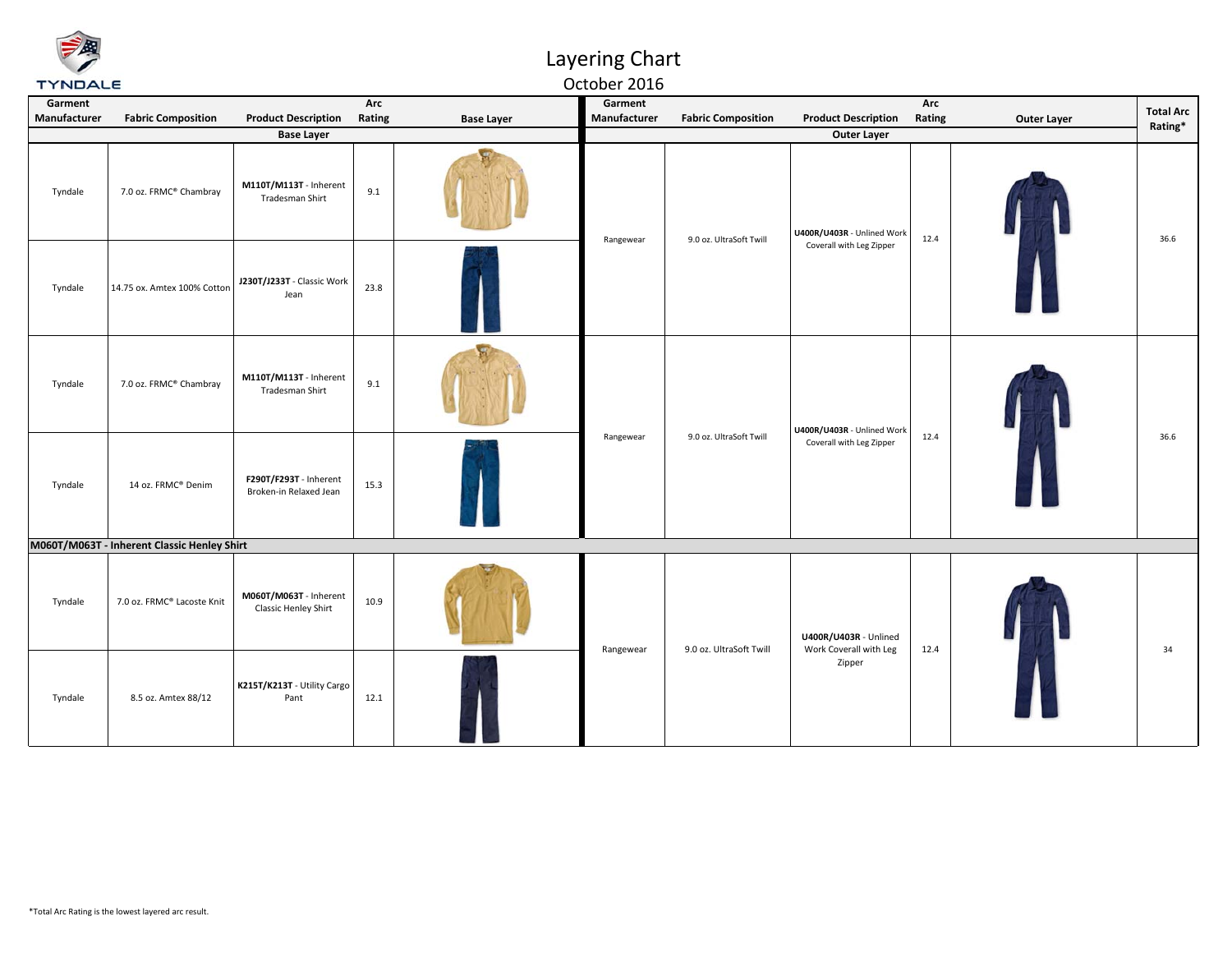October 2016

| Garment<br>Manufacturer | <b>Fabric Composition</b>   | <b>Product Description</b>                       | Arc<br>Rating | <b>Base Layer</b> | Garment<br>Manufacturer | <b>Fabric Composition</b> | <b>Product Description</b>                                | Arc<br>Rating | <b>Outer Layer</b> | <b>Total Arc</b><br>Rating* |
|-------------------------|-----------------------------|--------------------------------------------------|---------------|-------------------|-------------------------|---------------------------|-----------------------------------------------------------|---------------|--------------------|-----------------------------|
|                         |                             | <b>Base Layer</b>                                |               |                   |                         |                           | <b>Outer Layer</b>                                        |               |                    |                             |
| Tyndale                 | 7.0 oz. FRMC® Lacoste Knit  | M060T/M063T - Inherent<br>Classic Henley Shirt   | 10.9          |                   | Rangewear               | 9.0 oz. UltraSoft Twill   | U400R/U403R - Unlined<br>Work Coverall with Leg<br>Zipper | 12.4          |                    | 34                          |
| Carhartt                | 8.5 oz. Amtex 88/12         | K290C/K292C - Loose Fit<br>Canvas Jean           | 12.1          |                   |                         |                           |                                                           |               |                    |                             |
| Tyndale                 | 7.0 oz. FRMC® Lacoste Knit  | M060T/M063T - Inherent<br>Classic Henley Shirt   | 10.9          |                   | Rangewear               | 9.0 oz. UltraSoft Twill   | U400R/U403R - Unlined<br>Work Coverall with Leg<br>Zipper | 12.4          |                    | 40                          |
| Tyndale                 | 14.75 ox. Amtex 100% Cotton | J230T/J233T - Classic Work<br>Jean               | 23.8          |                   |                         |                           |                                                           |               |                    |                             |
| Tyndale                 | 7.0 oz. FRMC® Lacoste Knit  | M060T/M063T - Inherent<br>Classic Henley Shirt   | 10.9          |                   |                         |                           | U400R/U403R - Unlined                                     |               |                    |                             |
| Tyndale                 | 14 oz. FRMC® Denim          | F290T/F293T - Inherent<br>Broken-in Relaxed Jean | 15.3          |                   | Rangewear               | 9.0 oz. UltraSoft Twill   | Work Coverall with Leg<br>Zipper                          | 12.4          |                    | 40.7                        |